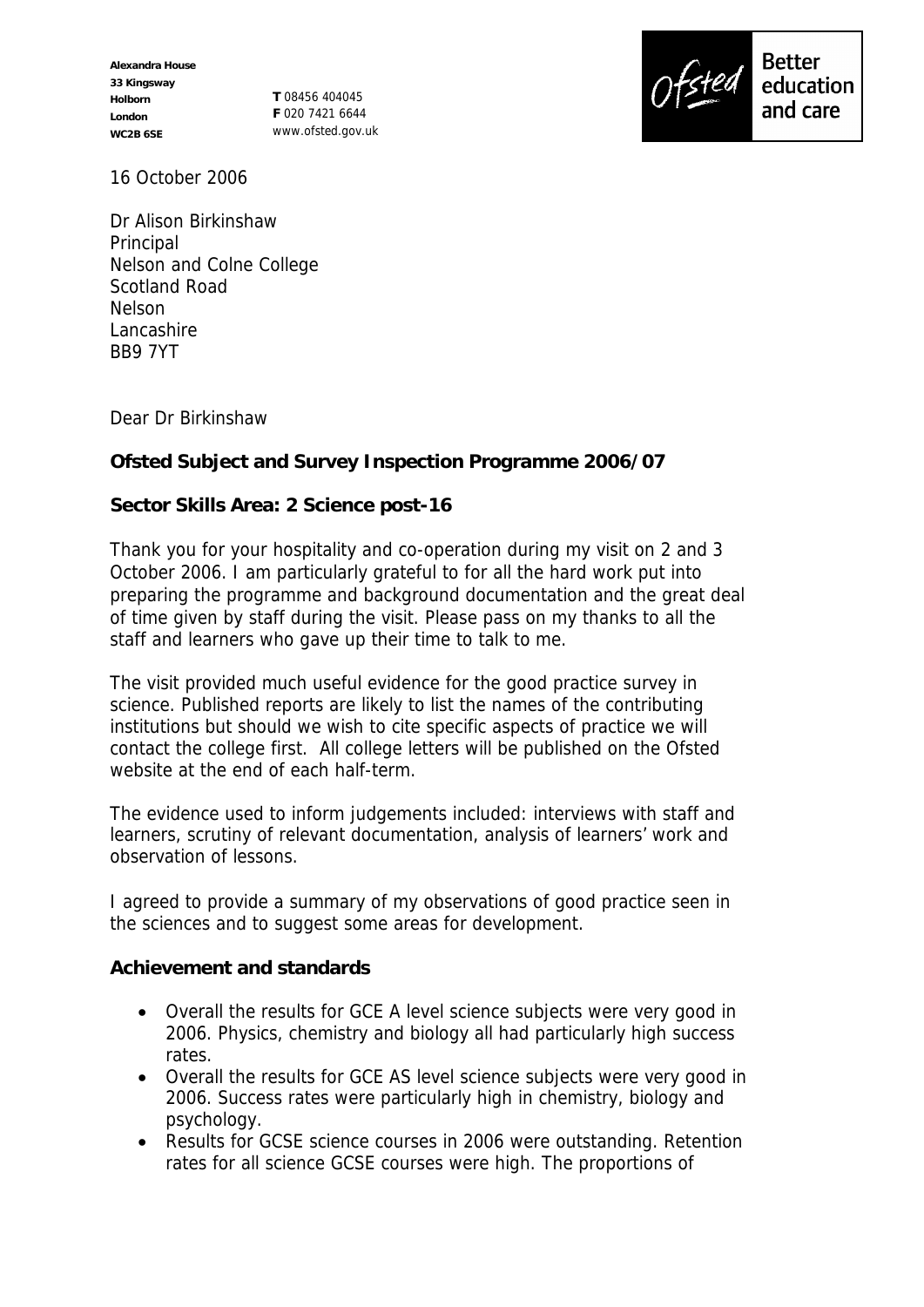students achieving grades A\*-C in applied science, single science, human physiology and health, and psychology were all excellent.

- In 2006 the success rates for advanced level science students of minority ethnic origin were excellent. They were well above those for white British students.
- The performance of students of minority ethnic origin on level 2 courses in 2006 was similar to that of white British students.
- Students' attendance is very good.

## **Quality of provision**

- Teaching and learning in science are very good.
- Lessons include a very good range of interesting activities which motivate students, help them to develop their skills, knowledge and understanding, and involve them effectively in their own learning.
- Teachers use question and answer techniques very well. Directed questions are used to check prior knowledge and understanding, involve all students, and encourage students to think.
- A brisk pace is maintained in lessons encouraging students to maintain attention, stay focused and work productively throughout. No time is wasted, and skilful teacher interventions keep students on task.
- Good use is made of ICT in teaching and learning. For example, electronic whiteboards are used well in lessons in different ways to enhance learning.
- Lesson planning is thorough, and includes strategies for differentiation which are implemented well in lessons. For example, teachers provide additional work for those who complete tasks quickly, and target weaker students for extra help in lessons.
- Learning materials are of high quality.
- Teachers have high expectations which they communicate very well to their students. Students are well supported and encouraged, but challenged to produce work to the very best of their ability.
- Assessment practices are well developed and effective. In lessons teachers are adept at using different techniques such as student whiteboards, electronic voting systems, and verbal dominoes. Marking is constructive, with comments that help students understand what they need to do to improve their work and grades.
- Highly effective use is made of individual target setting, particularly at advanced level.
- Progress monitoring by subject teachers is thorough, and underachievers are effectively targeted for additional help.
- Extremely good use is made of subject support workshops. Students who are at risk of not achieving their target grades are directed to attend and other students can attend voluntarily. In workshops difficult topics are revised, and students receive individual help.
- There are effective systems for monitoring overall student progress through the tutorial system.